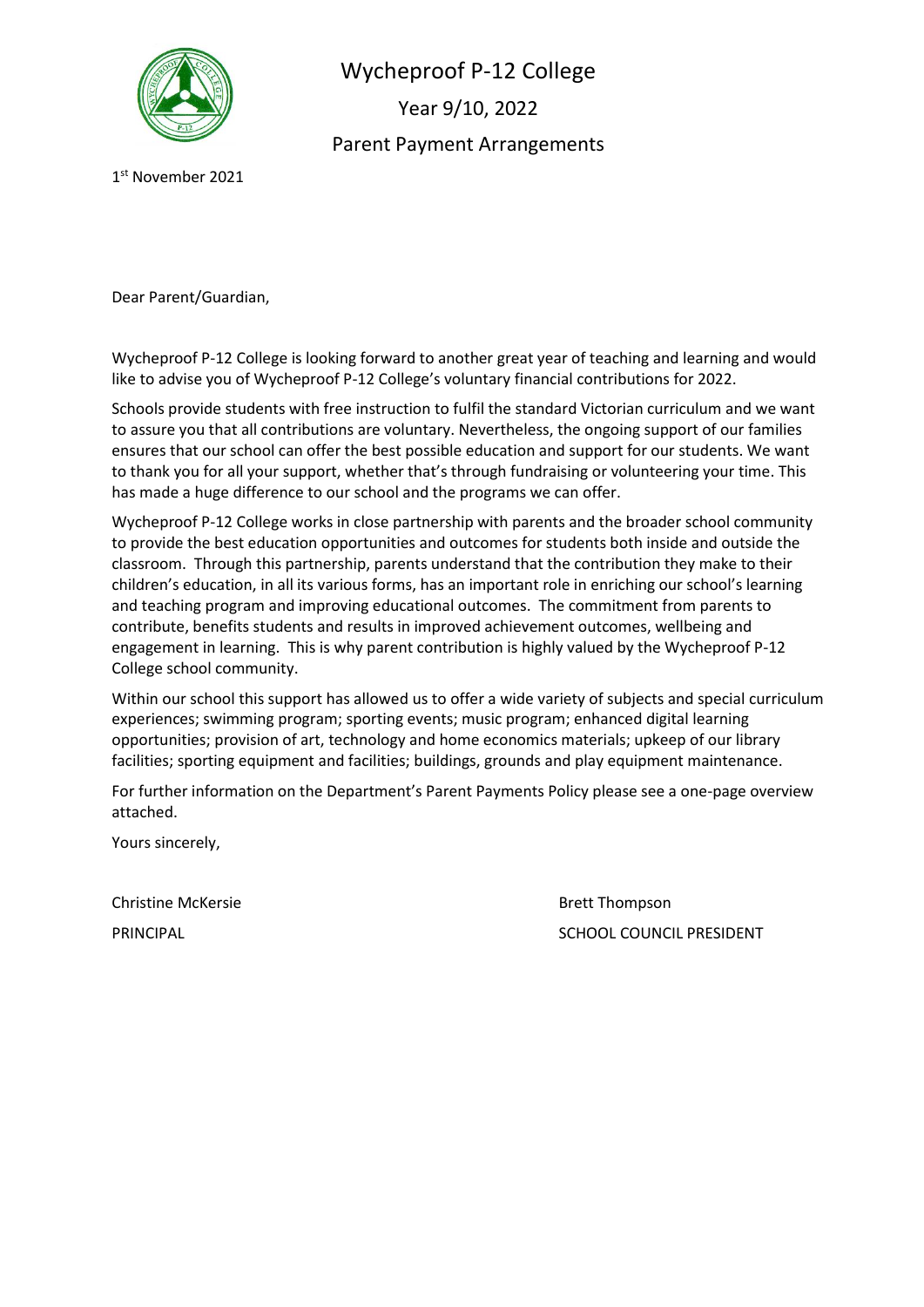

Wycheproof P-12 College

Year 9/10, 2022

## Parent Payment Arrangements

## **Student Name:**

#### **Curriculum Contributions & Other Contributions**

*Curriculum Contributions* - Items and activities that students use, or participate in, to access the Curriculum.

*Other Contributions* - Non-curriculum Items and activities that students use, or participate in

**THESE ITEMS ARE VOLUNTARY**

| <b>Curriculum Contributions</b>                                                                                                                                                                                                                                                                                                                      | Amount        |
|------------------------------------------------------------------------------------------------------------------------------------------------------------------------------------------------------------------------------------------------------------------------------------------------------------------------------------------------------|---------------|
| Year 9/10 classroom consumables, materials, equipment<br>Shared class materials, Art supplies & Home Economics ingredients (Yr 10),<br>$\bullet$<br>transport for sports days, camps & excursions, cultural activities, reports,<br>diary, ICT access & upkeep, library & classroom books, photocopying & printing<br>for student learning resources | \$161.00      |
| Year 9/10 Notebook                                                                                                                                                                                                                                                                                                                                   | \$110.00      |
| Year 9/10 Online Subscriptions<br>Squizya (\$20.00)<br>Maths Pathway (\$69.00)<br>Wordflyers (\$20.00)                                                                                                                                                                                                                                               | \$109.00      |
| <b>Other Contributions</b>                                                                                                                                                                                                                                                                                                                           | <b>Amount</b> |
| Newsletter                                                                                                                                                                                                                                                                                                                                           | \$20.00       |
| <b>Total Amount</b>                                                                                                                                                                                                                                                                                                                                  | \$400.00      |

#### **Educational items for students to own**

A list of recommended stationery items for students in Years 9/10 to purchase will be sent home at the end of Term 4. Students studying a VCE subject in Year 10 will be advised of required Text books to purchase.

*The school recommends you purchase a set of headphones for your child to individually own and use.*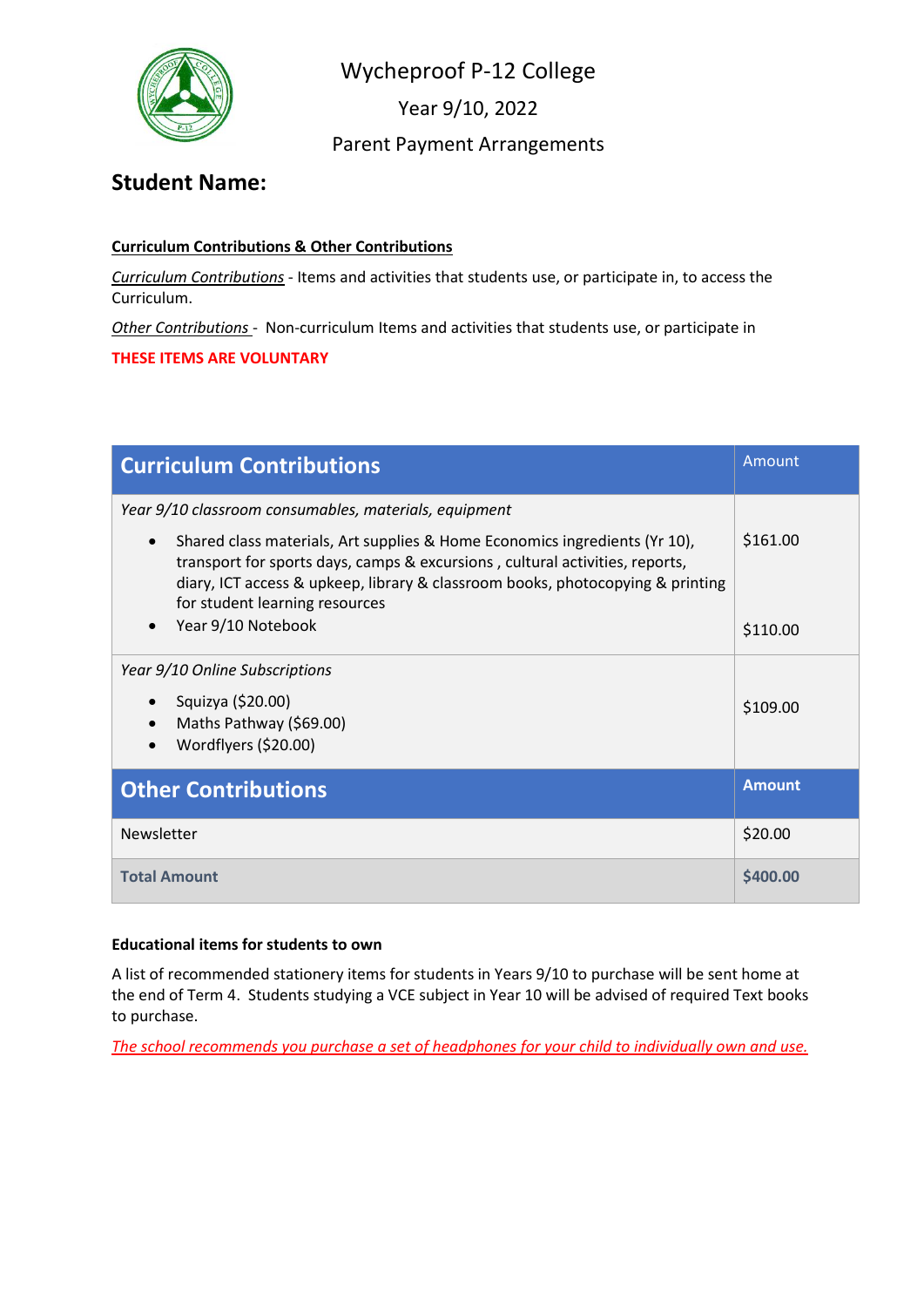

# Wycheproof P-12 College

Year 9/10, 2022

## Parent Payment Arrangements

New payment procedures

- The Department of Education and Training has sought to clarify the Parent Payments Policy for 2022 to remove any ambiguity relating to parents' financial contributions to schools.
- Changes to how schools request contributions have been made accordingly.

#### Parent Payment Categories

- o **Curriculum Contributions** (previously known as Essential Student Learning Items) support items and activities that help deliver fundamental curriculum or subject learning e.g. General classroom materials and equipment. Curriculum Contributions are *Voluntary*.
- o **Other Contributions** (previously known as Voluntary Contributions) support the school's operation and function more generally e.g. Parent communication tools and school building enhancements. Other Contributions are *Voluntary*.
- o Payments for **Extra-Curricular Items and Activities** (previously known as Optional Items) provide for items and activities over and above what is needed to deliver fundamental curriculum learning. These *user-pays* contributions enhance the schooling experience for students e.g. Optional camps, excursions and events
- Internal invoicing and receipt practices have also changed in relation to the way contributions are processed. Schools will no longer send out invoices and statements for **Curriculum** and **Other Contributions**.
- Parents simply view contribution requests at the beginning of the year, then make their contributions using the payment methods provided.
- Parents may receive Invoices and statements for **Extra-Curricular Items and Activities**. These are often confirmed throughout the year for camps, excursions, special events and other activities or items.

#### **Financial Support for Families**

Wycheproof P-12 College understands that some families may experience financial difficulty and offers a range of support options, including:

- Camps, Sports and Excursions Fund
- Second hand uniform
- State Schools Relief

For a confidential discussion about accessing these services, or if you would like to discuss alternative payment arrangements for *extra-curricular items and activities* contact: Cathy Grant

Ph: 03 5493 7409 | Email: catherine.grant@education.vic.gov.au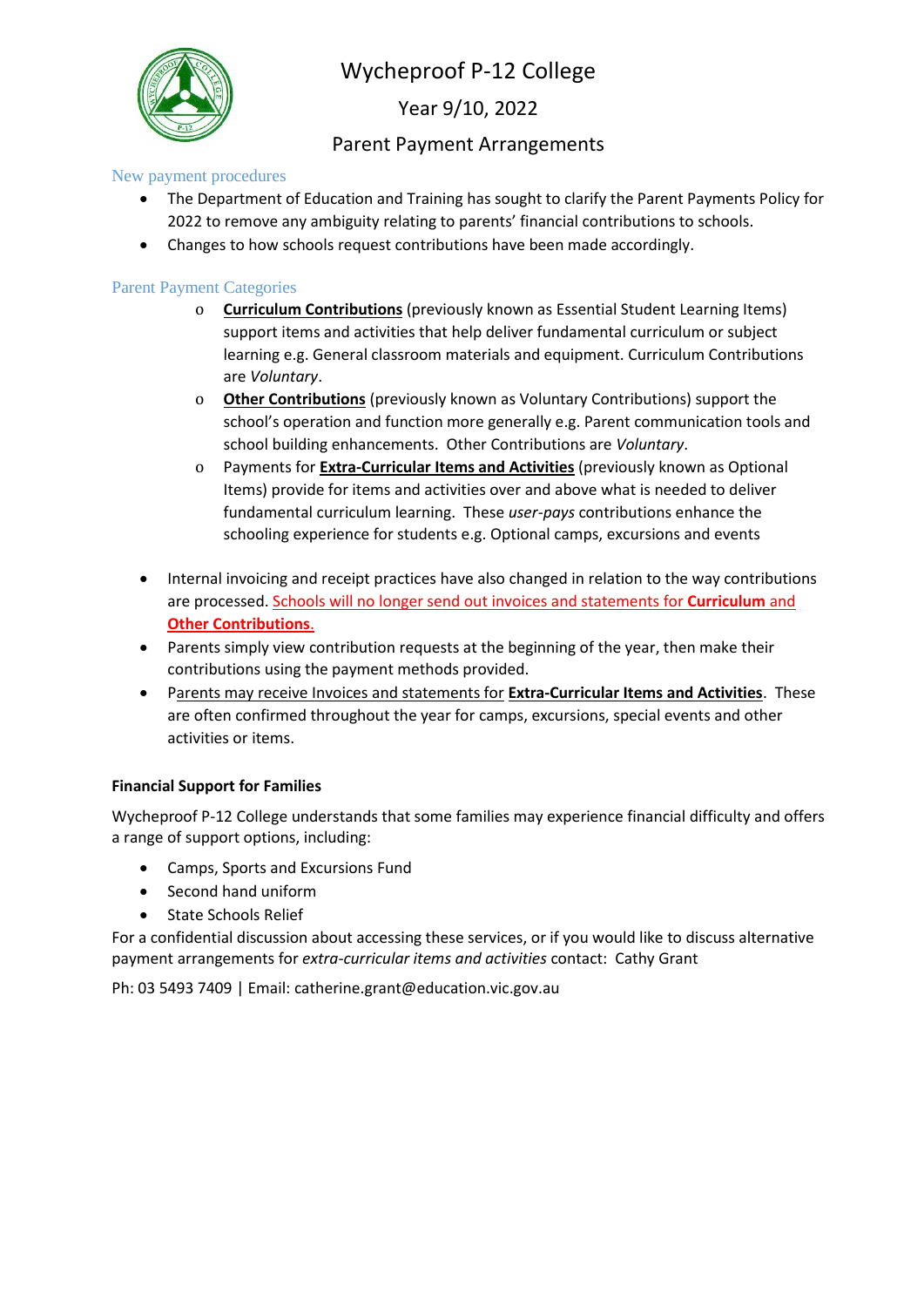

## Wycheproof P-12 College

Year 9/10, 2022

### Parent Payment Arrangements

#### **Extra-Curricular Items and Activities**

Wycheproof P-12 College offers a range of items and activities that enhance or broaden the schooling experience of students and are above and beyond what the school provides in order to deliver the Curriculum. These are provided on a *user-pays* basis. Families will be notified of these activities and the exact costs associated in advance.

The table below is used as a guide only.

| <b>Extra-Curricular Items and Activities</b>                                                                                                                                                    | <b>Amount</b>      |
|-------------------------------------------------------------------------------------------------------------------------------------------------------------------------------------------------|--------------------|
| Optional Year 9 Snow Camp, Term 3                                                                                                                                                               | \$250.00 approx.   |
| Optional Year 9 Surf Camp, Term 4                                                                                                                                                               | \$250.00 approx.   |
| Optional Year 9 School for Student Leadership/Marlo Campus, Term 3                                                                                                                              | \$1,000.00 approx. |
| Optional Year 10 Work Experience Program, Term 1 or 2                                                                                                                                           | \$300.00 approx.   |
| Optional Year 10 Drivers Education                                                                                                                                                              | $$50.00$ approx    |
| Optional Year 9/10 Music Equipment Hire                                                                                                                                                         | <b>TBA</b>         |
| Yr 10 VET: Some students undertaking subjects at the NCTTC may be<br>asked to purchase items or pay for goods related to their studies.<br>Parents will be advised in advance of related costs. | <b>TRA</b>         |
| School Magazine: Each family will be issued with ONE school magazine,<br>FREE of charge with compliments from School Council. Extra magazines<br>may be purchased for \$25.00 each              | \$25.00            |
| <b>Total Extra-curricular Items and Activities</b>                                                                                                                                              |                    |

#### **Educational items for students to own**

A list of recommended stationery items for students in Year 10 undertaking a VCE subject will be sent home at the end of Term 4. Students will be advised of required VCE Text books to purchase.

*The school recommends you purchase a set of headphones for your child to individually own and use.*